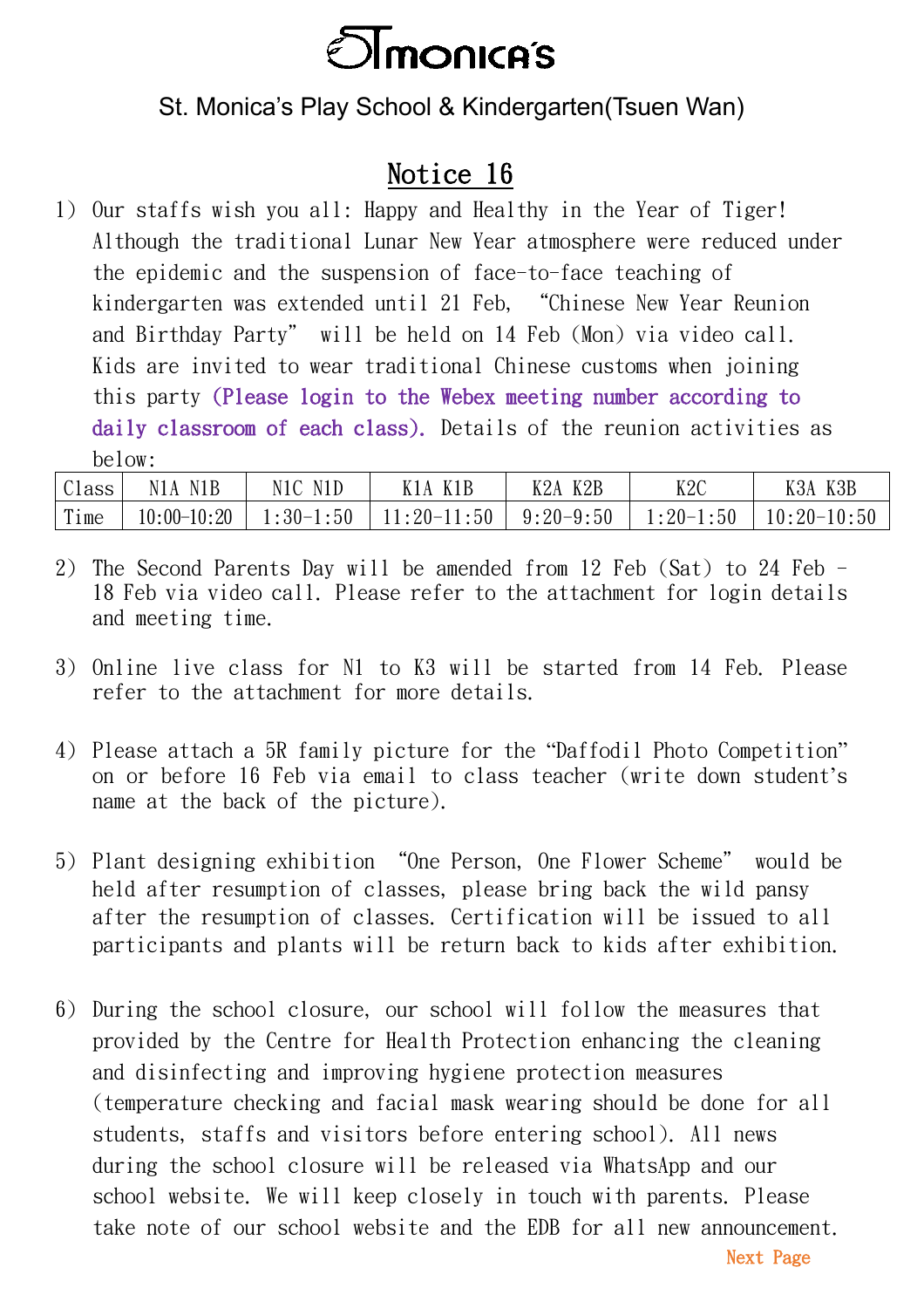

## St. Monica's Play School & Kindergarten(Tsuen Wan)

7) 1st semester has been ended completely. Congregations to the children who actively participated in the activities and had good results. The list of awardees is shown as below.

### First Semester Prize Ranking:

| $\sim$ 0.000 $\sim$ 0.000 $\sim$ 0.000 $\sim$ 0.000 $\sim$ 0.000 $\sim$ 0.000 $\sim$ 0.000 $\sim$ |                                      |  |               |                                    |                  |                    |
|---------------------------------------------------------------------------------------------------|--------------------------------------|--|---------------|------------------------------------|------------------|--------------------|
| N <sub>1</sub> A Lam Pok To                                                                       | N1B Fong Tsz Fung   N1C Cheng Yu Kiu |  |               |                                    | N1D Ko Ching Man |                    |
| K1A Tang Kiu Chi Suri   K1A Chan Leong Wai   K1B Law Yee Ching                                    |                                      |  |               |                                    |                  | K1B Wong Ho Hin    |
| K2A<br>K2A<br>Chuang Chase Yat Lok   Cheung Oi Ching                                              |                                      |  |               | K2B So Chin Ying   K2B Lam Hei Yan |                  | K2C Wong Tsun Ki   |
| K3A Yip Pui Yu                                                                                    | K3A Chen Yau Sin                     |  | K3B Lam Yi Na |                                    |                  | K3B Pang I Kiu Ula |

#### Outstanding Learning Award:

#### Attendance Award:

| N1A Wu Yui Yau Yulie | N <sub>1</sub> A Cheung Tsz Ching        | N1A Mak Jacob Ming Yau | N1D Tsang Sum Yee    |
|----------------------|------------------------------------------|------------------------|----------------------|
| K1B Leung Hei Wan    | K1B Poon Sze Shing                       | K1B Wong Ho Hin        | K2A Li Nam Hin Oscar |
| K2A Ma Chi Ngai      | K2B Chung Wan Yi                         | K2B Cho Nok Hang Enoch | K2B Lai Chin Yau     |
| K2B Wong Ho Fung     | K <sub>2</sub> C Chan Hau Yuet           | K2C Chong Chun Hei     | K2C Lee Hiu Yeung    |
| K2C Wong Tsun Ki     | K3A Choi Ming Hei Kelly   K3A Li Sze Man |                        | K3A Yip Pui Yu       |
| K3B Lam Yi Na        | K3B Chan Cheuk Kiu                       |                        |                      |

#### Parent-child Reading Plan:

| Gold Award:    | Silver Award:  | Browns Award:                |
|----------------|----------------|------------------------------|
| K1A Yip Pui Ga | K3A Yip Pui Yu | N <sub>1</sub> B Lo Yat Hong |

#### The Community Chest Dress Causal Day cum Makeup Party **"**Best Style Award":

| N1 | Wang Tsz Ming                          | Lam Pok To      | Wu Yui Yau Yulie    | Ng Wing Hei        | Cheung Tsz Ching   |
|----|----------------------------------------|-----------------|---------------------|--------------------|--------------------|
|    | Cheung Man Ching                       | Chan Lok Yee    | Lee Tsz Yuet        | Chim Wing Suen     | Cheng Yu Kiu       |
|    | Chan Sum Yuet Abby   Ho Chun Hei Angus |                 | Lam Ka Hei          | Lam Ka Ying        | Leung Sin Yau      |
|    | Tiu Yiu Nam Kanto   Cho Yi Nam         |                 | Tsang Sum Yee       | Choi Ho Tin Jeremy |                    |
| K1 | Tang Kiu Chi Suri                      | Yip Pui Ga      | Wong Ho Hin         | So Cheuk Hin       |                    |
| K2 | Cheng Bing Sum                         | Ma Chi Ngai     | Chang Chase Yat Lok | Lam Hei Yan        | Yim Tsin Yu Casper |
|    | Cheng Hoi Yee                          | Lee Kaycie Ines |                     |                    |                    |
| K3 | Yip Pui Yu                             | Li Sze Man      | Pang I Kiu Ula      |                    |                    |

### The Community Chest Dress Causal Day cum Makeup Party **"**Best Creative in Green Sense Award**"**: